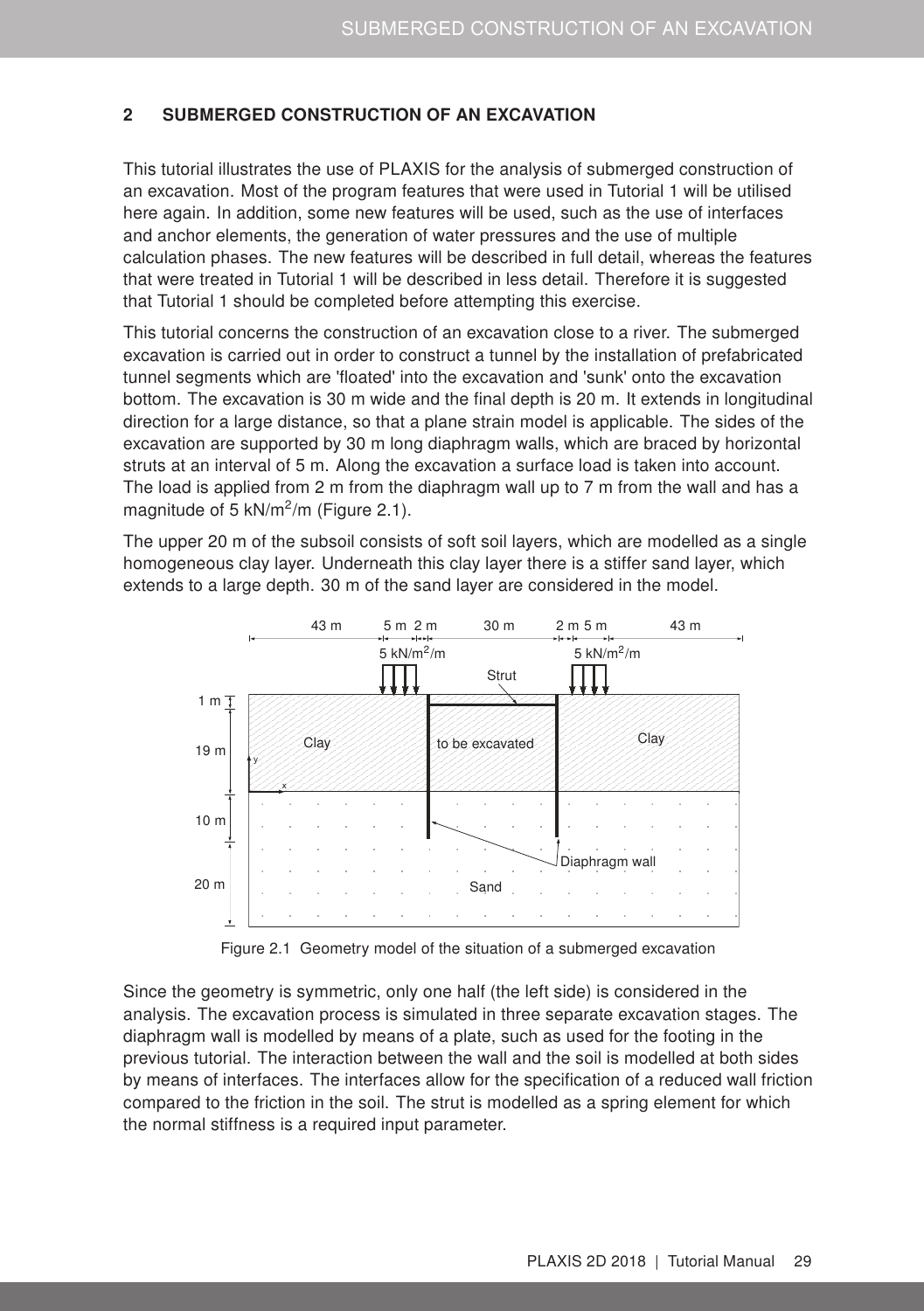Objectives:

- Modelling soil-structure interaction using the *Interface* feature.
- Advanced soil models (Soft Soil model and Hardening Soil model).
- Undrained (A) drainage type.
- Defining Fixed-end-anchor.
- Creating and assigning material data sets for anchors.
- Simulation of excavation (cluster de-activation).

### 2.1 INPUT

To create the geometry model, follow these steps:

### General settings

- Start the Input program and select *Start a new project* from the *Quick select* dialog box.
- In the *Project* tabsheet of the *Project properties* window, enter an appropriate title.
- In the *Model* tabsheet keep the default options for *Model (Plane strain)*, and Elements (15-Node).
- Set the model dimensions to  $x_{min} = 0.0$  m,  $x_{max} = 65.0$  m,  $y_{min} = -30.0$  m and  $y_{max} =$ 20.0.
- Keep the default values for units and constants and press OK to close the Project properties window.

# Definition of soil stratigraphy

To define the soil stratigraphy:

- **Create a borehole at x = 0.** The *Modify soil layers* window pops up.
- Add the top soil layer and specify its height by setting the top level to 20 m and the bottom level to 0 m.
- Add the bottom soil layer and specify its height by keeping the top level at 0 m and by setting the bottom level to -30 m.
- Set the *Head* in the borehole to 18.0 m.

Two data sets need to be created; one for the clay layer and one for the sand layer. To create the material data sets, follow these steps:

- Click the Materials button in the Modify soil layers window. The Material sets window ⊞ pops up where the Soil and interfaces option is selected by default as the Set type.
- Click the New button in the *Material sets* window to create a new data set.
- For the clay layer, enter "Clay" for the *Identification* and select Soft soil as the Material model. Set the Drainage type to Undrained (A).
- Enter the properties of the clay layer, as listed in Table [2.1,](#page-2-0) in the General,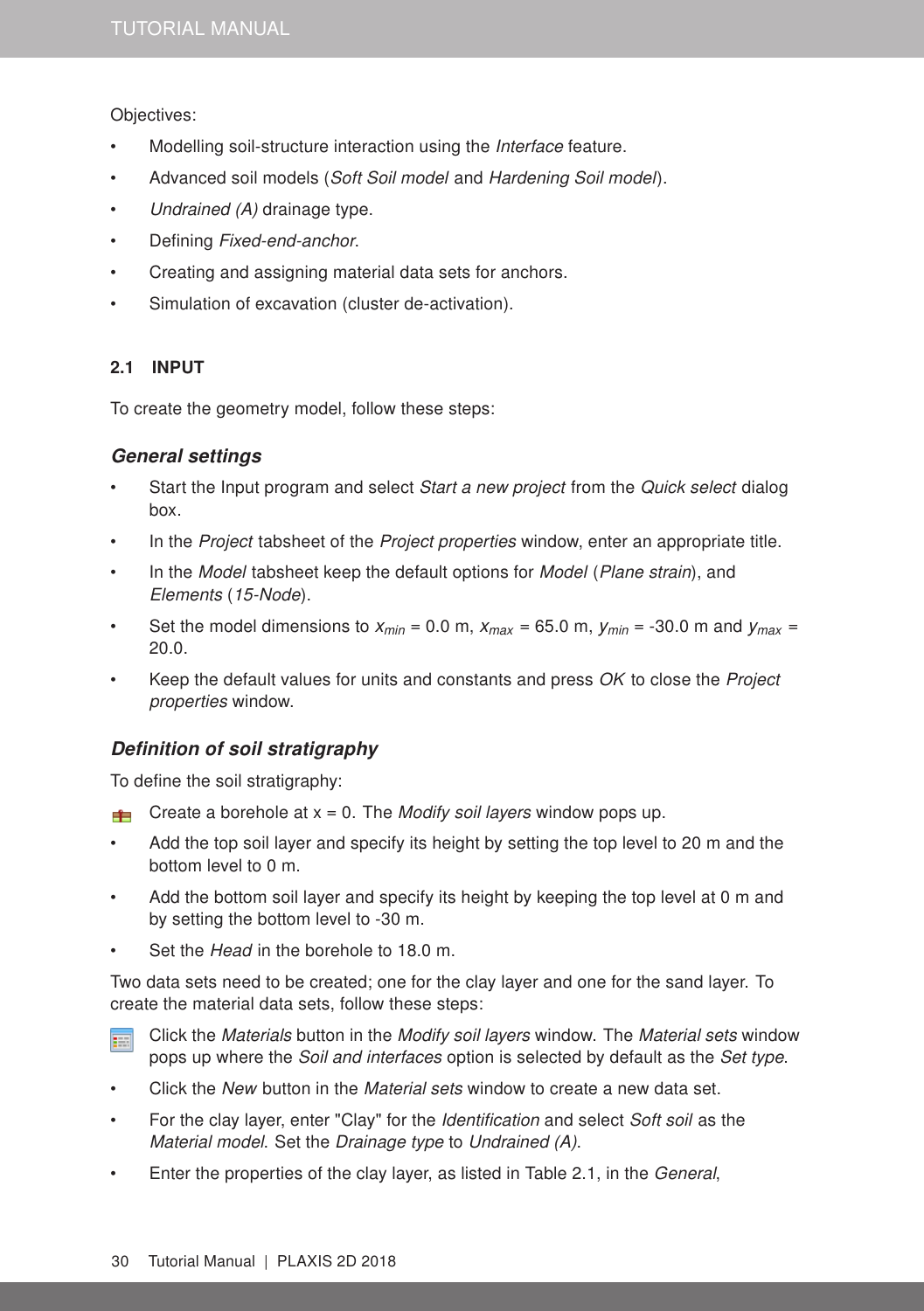#### <span id="page-2-0"></span>Parameters and Flow parameters tabsheets.

| Parameter                                          | Name                      | Clay                | Sand                     | Unit              |  |
|----------------------------------------------------|---------------------------|---------------------|--------------------------|-------------------|--|
| General                                            |                           |                     |                          |                   |  |
| Material model                                     | Model                     | Soft soil           | Hardening soil           |                   |  |
| Type of material behaviour                         | Type                      | Undrained (A)       | Drained                  |                   |  |
| Soil unit weight above phreatic level              | $\gamma$ <sub>unsat</sub> | 16                  | 17                       | kN/m <sup>3</sup> |  |
| Soil unit weight below phreatic level              | $\gamma_{\textit{sat}}$   | 18                  | 20                       | kN/m <sup>3</sup> |  |
| Initial void ratio                                 | $e_{init}$                | 1.0                 | 0.5                      |                   |  |
| Parameters                                         |                           |                     |                          |                   |  |
| Modified compression index                         | $\lambda^*$               | $3.0 \cdot 10^{-2}$ | $\overline{\phantom{a}}$ | $\overline{a}$    |  |
| Modified swelling index                            | $\kappa^*$                | $8.5 \cdot 10^{-3}$ |                          |                   |  |
| Secant stiffness in standard drained triaxial test | $E_{50}^{ref}$            |                     | $4.0 \cdot 10^{4}$       | kN/m <sup>2</sup> |  |
| Tangent stiffness for primary oedometer loading    | $E_{oed}^{ref}$           |                     | $4.0 \cdot 10^{4}$       | kN/m <sup>2</sup> |  |
| Unloading / reloading stiffness                    | $E_{ur}^{ref}$            | ä,                  | $1.2 \cdot 10^5$         | kN/m <sup>2</sup> |  |
| Power for stress-level dependency of stiffness     | m                         |                     | 0.5                      |                   |  |
| Cohesion (constant)                                | $C_{ref}$                 | 1.0                 | 0.0                      | kN/m <sup>2</sup> |  |
| Friction angle                                     | $\varphi'$                | 25                  | 32                       | $\circ$           |  |
| Dilatancy angle                                    | $\psi$                    | 0.0                 | 2.0                      | $\circ$           |  |
| Poisson's ratio                                    | $\nu$ <sub>ur</sub> '     | 0.15                | 0.2                      |                   |  |
| $K_0$ -value for normal consolidation              | $K_0^{nc}$                | 0.5774              | 0.4701                   |                   |  |
| Groundwater                                        |                           |                     |                          |                   |  |
| Permeability in horizontal direction               | $k_{x}$                   | 0.001               | 1.0                      | m/day             |  |
| Permeability in vertical direction                 | $k_{\rm v}$               | 0.001               | 1.0                      | m/day             |  |
| Interfaces                                         |                           |                     |                          |                   |  |
| Interface strength                                 | $\overline{\phantom{0}}$  | Manual              | Manual                   |                   |  |
| Strength reduction factor inter.                   | $R_{inter}$               | 0.5                 | 0.67                     |                   |  |
| Initial                                            |                           |                     |                          |                   |  |
| $K_0$ determination                                |                           | Automatic           | Automatic                |                   |  |
| Over-consolidation ratio                           | <b>OCR</b>                | 1.0                 | 1.0                      |                   |  |
| Pre-overburden pressure                            | POP                       | 5.0                 | 0.0                      | kN/m <sup>2</sup> |  |

|  |  |  |  | Table 2.1 Material properties of the sand and clay layer and the interfaces |
|--|--|--|--|-----------------------------------------------------------------------------|

• Click the *Interfaces* tab. Select the *Manual* option in the *Strength* drop-down menu. Enter a value of 0.5 for the parameter *Rinter* . This parameter relates the strength of the soil to the strength in the interfaces, according to the equations:

$$
\tan \varphi_{interface} = R_{inter} \tan \varphi_{soil} \text{ and } c_{inter} = R_{inter} c_{soil}
$$

where:

 $c_{\textit{sol}} = c_{\textit{ref}}$  (see Table [2.1\)](#page-2-0)

Hence, using the entered *Rinter* -value gives a reduced interface friction (wall frictions) and interface cohesion (adhesion) compared to the friction angle and the cohesion in the adjacent soil.

- In the *Initial* tabsheet keep the default option for the  $K_0$  determination and the default value for the overconsolidation ratio (OCR). Set the pre-overburden pressure (POP) value to 5.0.
- For the sand layer, enter "Sand" for the *Identification* and select *Hardening soil* as the Material model. The material type should be set to Drained.
- Enter the properties of the sand layer, as listed in Table [2.1,](#page-2-0) in the corresponding edit boxes of the General and Parameters tabsheet.
- Click the Interfaces tab. In the Strength box, select the Manual option. Enter a value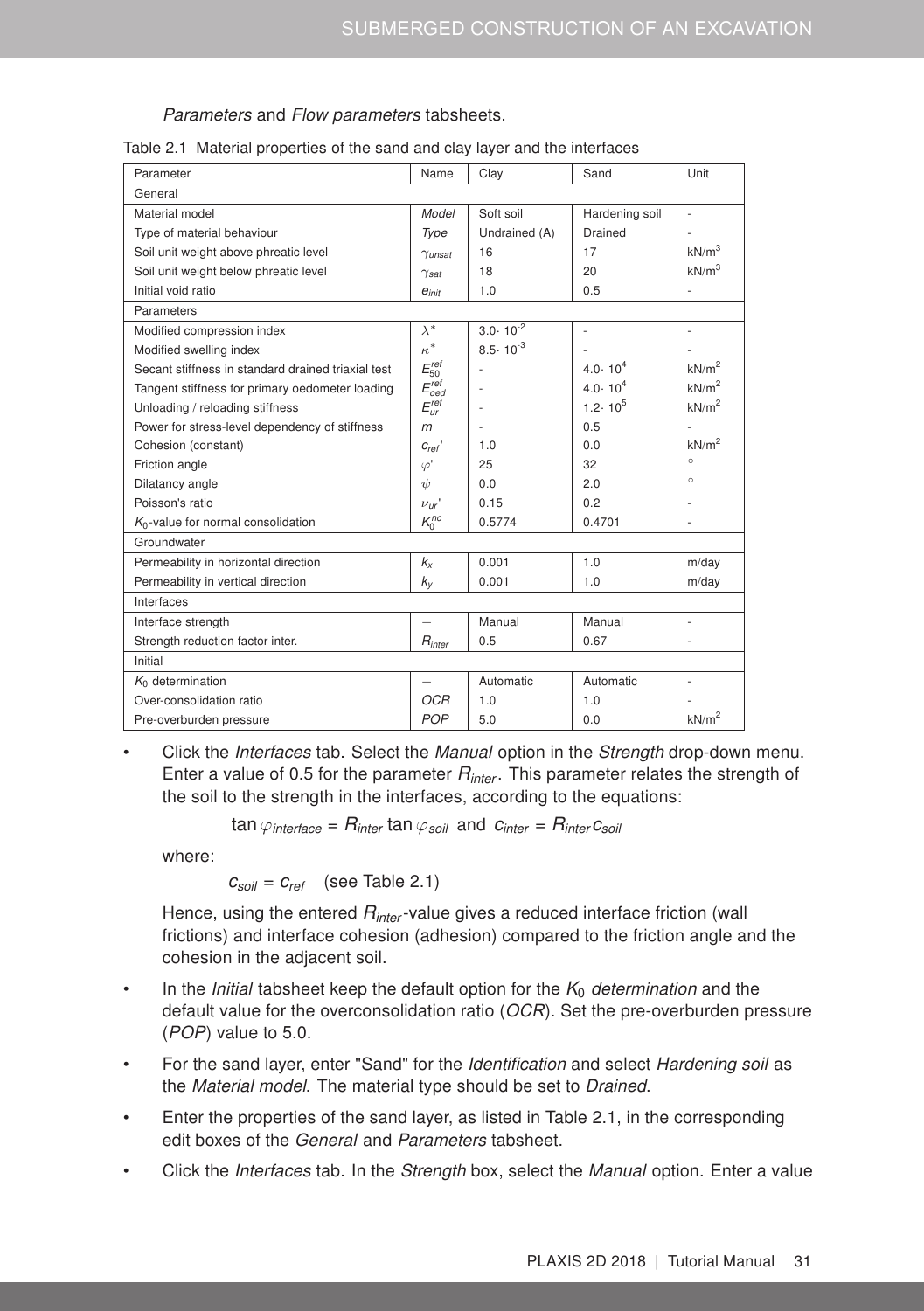of 0.67 for the parameter *Rinter* . Close the data set.

- Assign the material datasets to the corresponding soil layers.
	- **Hint:** When the *Rigid* option is selected in the *Strength* drop-down, the interface has the same strength properties as the soil (*Rinter* = 1.0).
	- of the interface (Section 6.1.7 of the [Reference Manual\)](#page-0-1).
	- be assigned to interfaces by selecting the proper data set in the Material mode drop-down menu in the Object explorers.

### 2.1.1 DEFINITION OF STRUCTURAL ELEMENTS

The creation of diaphragm walls, strut, surface load and excavation levels is described below.

Click the *Structures* tab to proceed with the input of structural elements in the Structures mode.

To define the diaphragm wall:

- Click the Create structure button in the side toolbar. H.
- In the expanded menu select the *Create plate* option (Figure [2.2\)](#page-3-0). Y



Figure 2.2 The Create plate option in the Create structures menu

- <span id="page-3-0"></span>• In the drawing area move the cursor to position (50.0 20.0) at the upper horizontal line and click. Move 30 m down (50.0 -10.0) and click. Click the right mouse button to finish the drawing.
- Click the Show materials button in the side toolbar. Set the Set type parameter in **TEST** the Material sets window to Plates and click the New button. Enter "Diaphragm wall" as an Identification of the data set and enter the properties as given in Table [2.2.](#page-4-0)
- Click OK to close the data set.
- Drag the *Diaphragm wall* data set to the wall in the geometry and drop it as soon as the cursor indicates that dropping is possible.
- Click OK to close the Material sets window.

To define interfaces: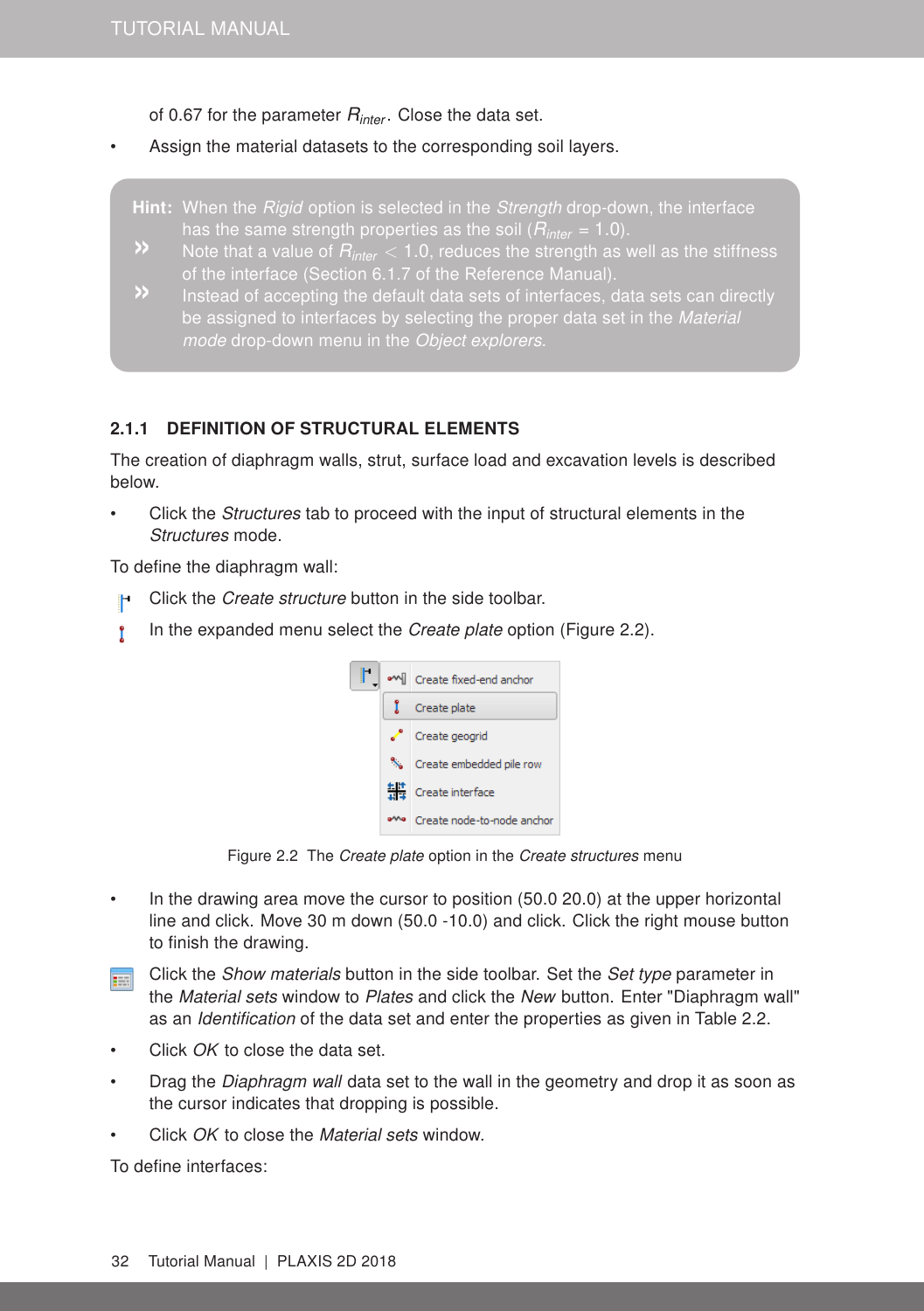| Parameter         | Name          | Value              | Unit      |
|-------------------|---------------|--------------------|-----------|
| Type of behaviour | Material type | Elastic; Isotropic |           |
| Normal stiffness  | EΑ            | $7.5 \cdot 10^6$   | kN/m      |
| Flexural rigidity | ΕI            | $1.0 \cdot 10^{6}$ | $kNm^2/m$ |
| Unit weight       | W             | 10.0               | kN/m/m    |
| Poisson's ratio   | $\nu$         | 0.0                | ۰         |

<span id="page-4-0"></span>Table 2.2 Material properties of the diaphragm wall (Plate)

- Hint: In general, only one point can exist at a certain coordinate and only one line can exist between two points. Coinciding points or lines will automatically be reduced to single points or lines. More information is available in Section 5.2.4 of the [Reference Manual.](#page-0-1)
- Right-click the plate representing the diaphragm wall. Point to Create and click on the Positive interface option in the appearing menu (Figure [2.3\)](#page-4-1). In the same way assign a negative interface as well.



<span id="page-4-1"></span>Figure 2.3 Positive interface assignment to existing geometry

- Hint: In order to identify interfaces at either side of a geometry line, a positive sign (⊕) or negative sign ( $\ominus$ ) is added. This sign has no physical relevance or influence on the results.
- specify the value to the Virtual thickness factor parameter in the Selection explorer. Non-experienced users are advised not to change the default value.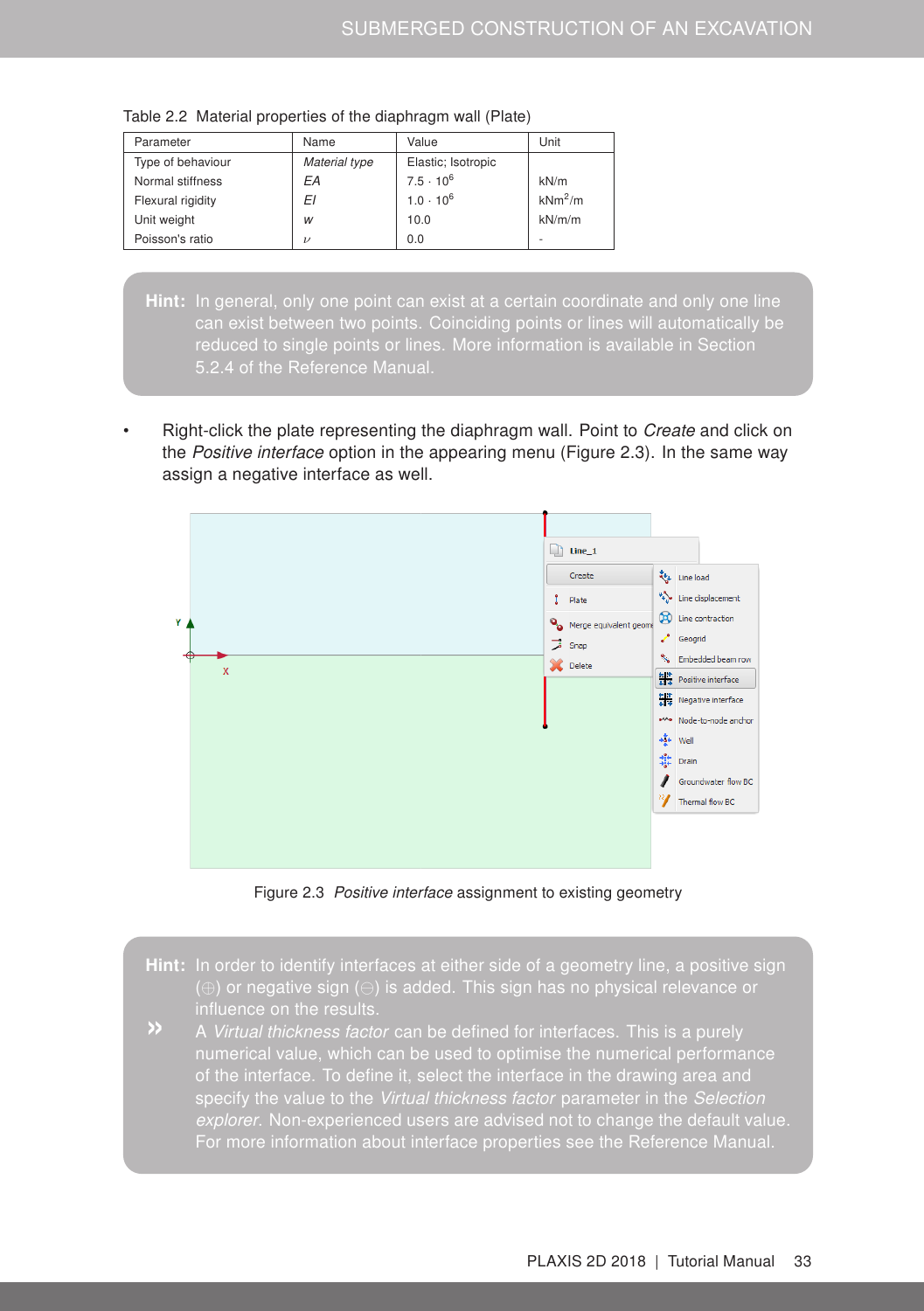To define the excavation levels:

- Click the Create line button in the side toolbar.
- To define the first excavation stage move the cursor to position (50.0 18.0) at the wall and click. Move the cursor 15 m to the right (65.0 18.0) and click again. Click the right mouse button to finish drawing the first excavation stage.
- To define the second excavation stage move the cursor to position (50.0 10.0) and click. Move to (65.0 10.0) and click again. Click the right mouse button to finish drawing the second excavation stage.
- The third excavation stage is automatically defined as it corresponds to the boundary between the soil layers  $(y = 0.0)$ .

To define the strut:

- Click the Create structure button in the side toolbar and select the Create fixed-end anchor button in the expanded menu.
- Move the cursor to (50.0 19.0) and click the left mouse button. A fixed-end anchor is is added, being represented by a rotated T with a fixed size.
- Click the *Show materials* button in the side toolbar. Set the *Set type* parameter in 事 the Material sets window to Anchor and click the New button. Enter "Strut" as an Identification of the data set and enter the properties as given in Table [2.3.](#page-5-0) Click OK to close the data set.
- Click OK to close the Material sets window.

<span id="page-5-0"></span>Table 2.3 Material properties of the strut (anchor)

| Parameter            | Name                 | Value      | Unit |
|----------------------|----------------------|------------|------|
| Type of behaviour    | Material type        | Elastic    | ۰    |
| Normal stiffness     | EА                   | $2.10^{6}$ | kN   |
| Spacing out of plane | L <sub>spacing</sub> | 5.0        | m    |

- Make sure that the fixed-end anchor is selected in the drawing area.
- In the *Selection explorer* assign the material data set to the strut by selecting the corresponding option in the Material drop-down menu.
- The anchor is oriented in the model according to the *Direction<sub>x</sub>* and *Direction<sub>y</sub>* parameters in the Selection explorer. The default orientation is valid in this tutorial.
- Enter an *Equivalent length* of 15 m corresponding to half the width of the excavation (Figure [2.4\)](#page-6-0).

Hint: The Equivalent length is the distance between the connection point and the

To define the distributed load:

- \*\*. Click the *Create load* button in the side toolbar
- $\ddot{\bullet}$  Select the *Create line load* option in the expanded menu to define a distributed load (Figure [2.5\)](#page-6-1).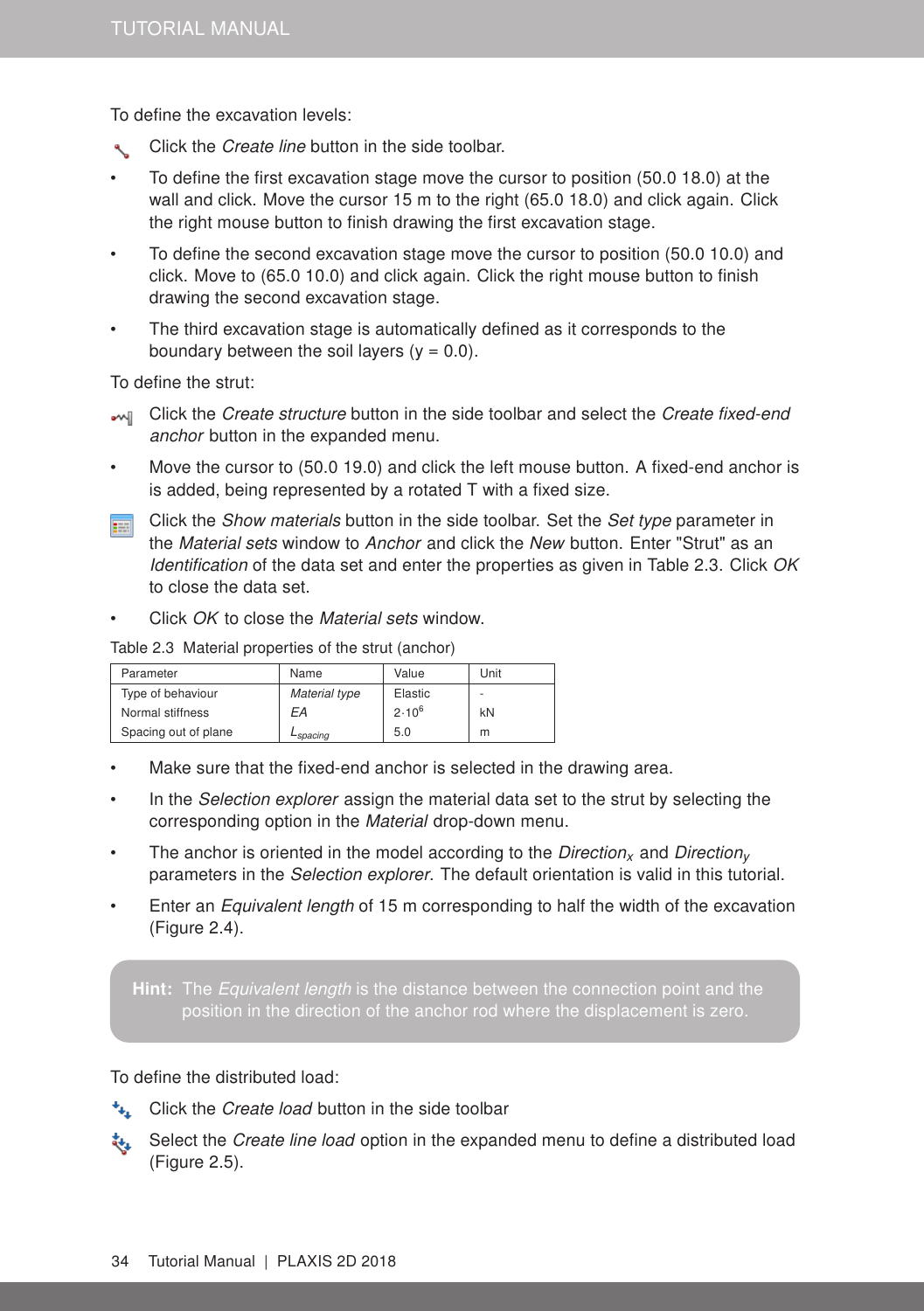

Figure 2.4 Parameters for fixed-end anchors in the Selection explorer

<span id="page-6-1"></span><span id="page-6-0"></span>

Figure 2.5 The Create line load option in the Create load menu

- Move the cursor to (43.0 20.0) and click. Move the cursor 5 m to the right to (48.0 20.0) and click again. Right-click to finish drawing.
- In the Selection explorer assign a value of -5 kN/m/m to the y-component of the load (*qy*,*start*,*ref*) (Figure [2.6\)](#page-6-2).



Figure 2.6 Components of the distributed load in the Selection explorer

## <span id="page-6-2"></span>2.2 MESH GENERATION

- Proceed to the Mesh mode.
- Create the mesh. Use the default option for the Element distribution parameter **LO** (Medium).
- View the mesh. The resulting mesh is displayed in Figure [2.7.](#page-7-0) **CK** 
	- Click on the *Close* tab to close the Output program.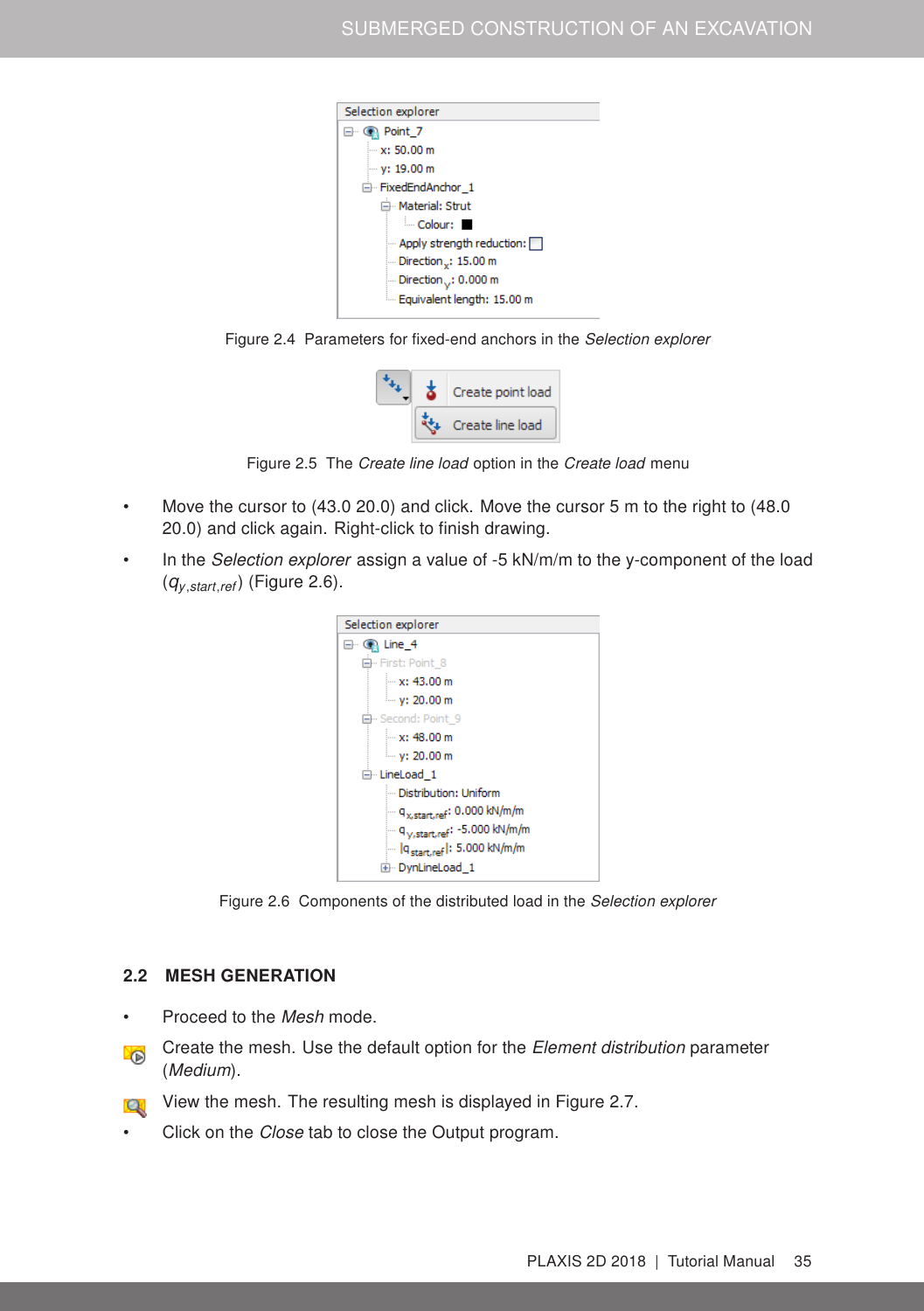

Figure 2.7 The generated mesh

# <span id="page-7-0"></span>2.3 CALCULATIONS

In practice, the construction of an excavation is a process that can consist of several phases. First, the wall is installed to the desired depth. Then some excavation is carried out to create space to install an anchor or a strut. Then the soil is gradually removed to the final depth of the excavation. Special measures are usually taken to keep the water out of the excavation. Props may also be provided to support the retaining wall.

In PLAXIS, these processes can be simulated with the *Staged construction* loading type available in the General subtree of the Phases window. It enables the activation or deactivation of weight, stiffness and strength of selected components of the finite element model. Note that modifications in the *Staged construction* mode of the program are possible only for this type of loading. The current tutorial explains the use of this powerful calculation option for the simulation of excavations.

- Click on the Staged construction tab to proceed with the definition of the calculation phases.
- The initial phase has already been introduced. Keep its calculation type as  $K0$ procedure. Make sure all the soil volumes are active and all the structural elements and load are inactive.

# Phase 1: External load

In the Phases explorer click the Add phase button to introduce a new phase. 鬲

- The default settings are valid for this phase. In the model the full geometry is active except for the wall, interfaces, strut and load.
- Click the Select multiple objects button in the side toolbar. In the appearing menu point to Select line and click on the Select plates option (Figure [2.8\)](#page-8-0).
- In the drawing area define a rectangle including all the plate elements (Figure [2.9\)](#page-8-1).
- Right-click the wall in the drawing area and select the Activate option from the appearing menu. The wall is now visible in the color that is specified in the material dataset.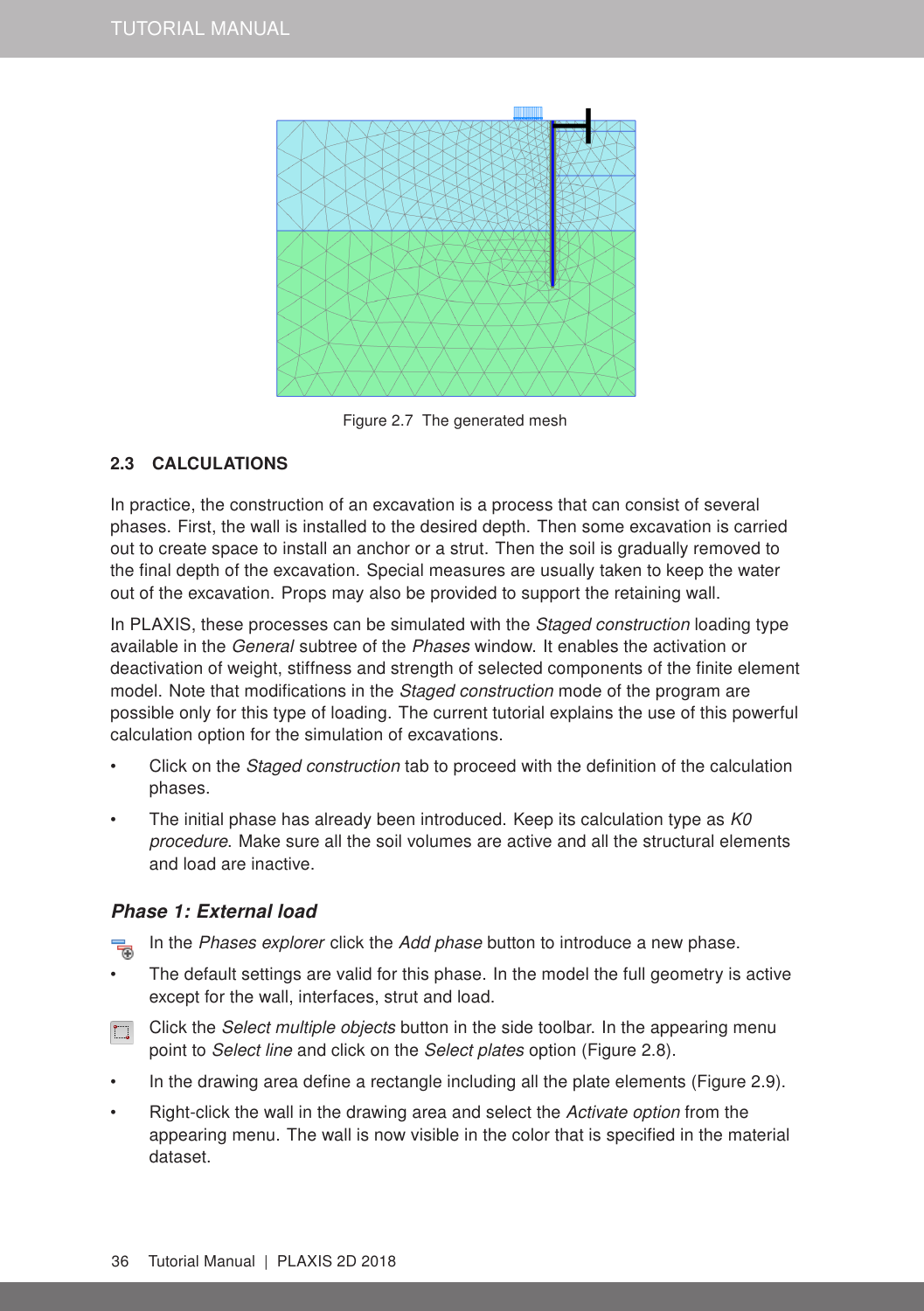

Figure 2.8 The Select plates option

<span id="page-8-0"></span>

<span id="page-8-1"></span>Figure 2.9 Multi-selection of plates in the drawing area

- Right-click the distributed load to activate it and select the Activate option from the appearing menu. The load has been defined in the Structures mode as -5 kN/m/m. The value can be checked in the Selection explorer.
- Make sure all the interfaces in the model are active.

## Phase 2: First excavation stage

In the Phases explorer click the Add phase button to introduce a new phase. \_\_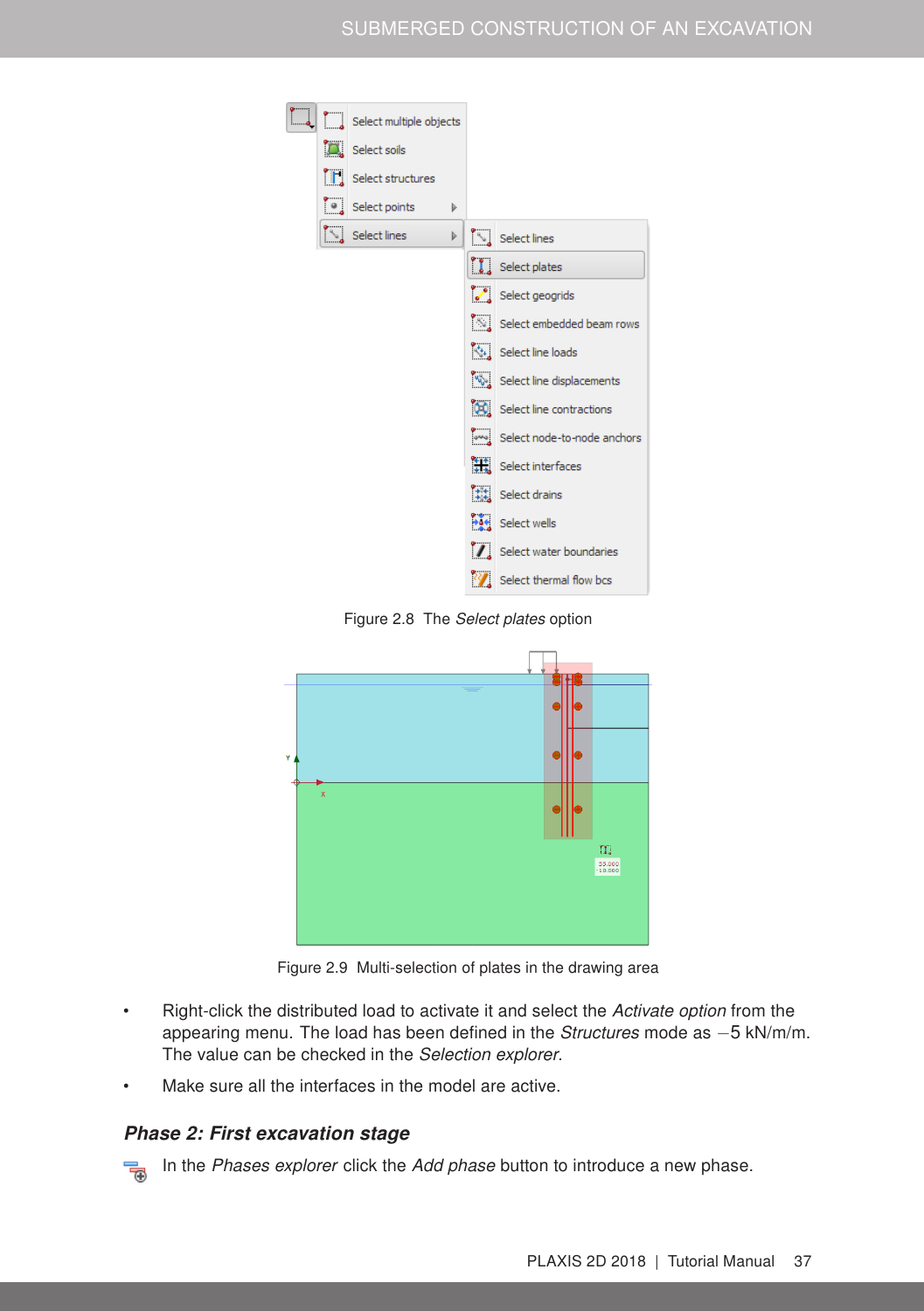- Hint: The selection of an interface is done by right-clicking the corresponding geometry line and subsequently selecting the corresponding interface (positive or negative) from the appearing menu.
- A new calculation phase appears in the Phases explorer. Note that the program automatically presumes that the current phase should start from the previous one and that the same objects are active.
- **Hint:** To copy the settings of the parent phase, select the phase in the *Phases* from phase drop-down menu in the Phases window.
- The default settings are valid for this phase. In the Staged construction mode all the structure elements except the fixed-end anchor are active.
- In the drawing area right-click the top right cluster and select the Deactivate option in the appearing menu. Figure [2.10](#page-9-0) displays the model for the first excavation phase.



<span id="page-9-0"></span>Figure 2.10 Model view for the first excavation phase

# Phase 3: Installation of strut

Add a new phase.

• Activate the strut. The strut should turn black to indicate it is active.

#### Phase 4: Second (submerged) excavation stage

73 Add a new phase.

• Deactivate the second cluster from the top on the right side of the mesh. It should be the topmost active cluster (Figure [2.11\)](#page-10-0).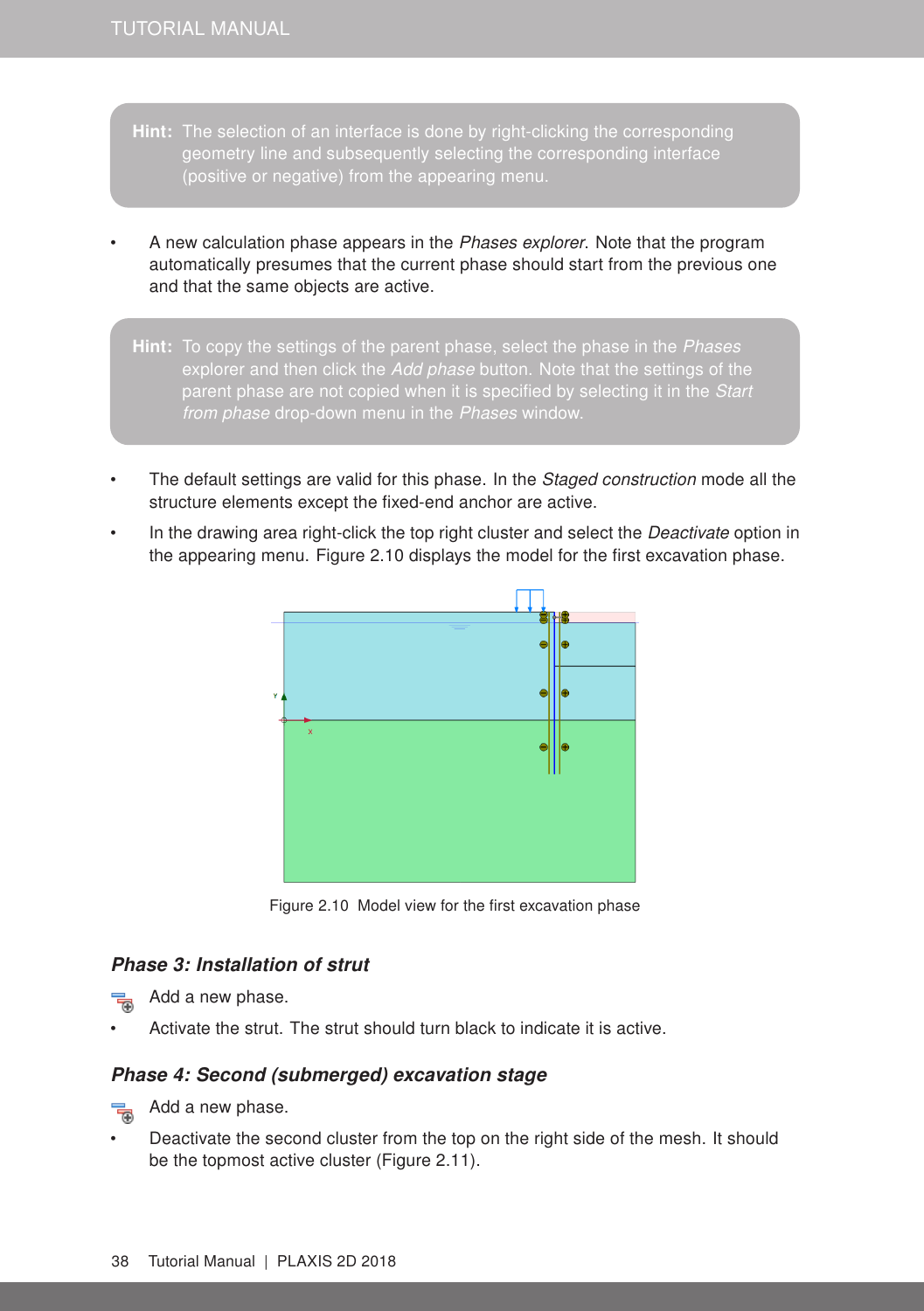

<span id="page-10-0"></span>Figure 2.11 Model view for the second excavation phase

Hint: Note that in PLAXIS the pore pressures are not automatically deactivated excavated area and a submerged excavation is simulated.

### Phase 5: Third excavation stage

Add a new phase.

In the final calculation stage the excavation of the last clay layer inside the pit is simulated. Deactivate the third cluster from the top on the right hand side of the mesh (Figure [2.12\)](#page-10-1).



<span id="page-10-1"></span>Figure 2.12 Model view for the third excavation phase

The calculation definition is now complete. Before starting the calculation it is suggested that you select nodes or stress points for a later generation of load-displacement curves or stress and strain diagrams. To do this, follow the steps given below.

Click the *Select points for curves* button in the side toolbar. The connectivity plot is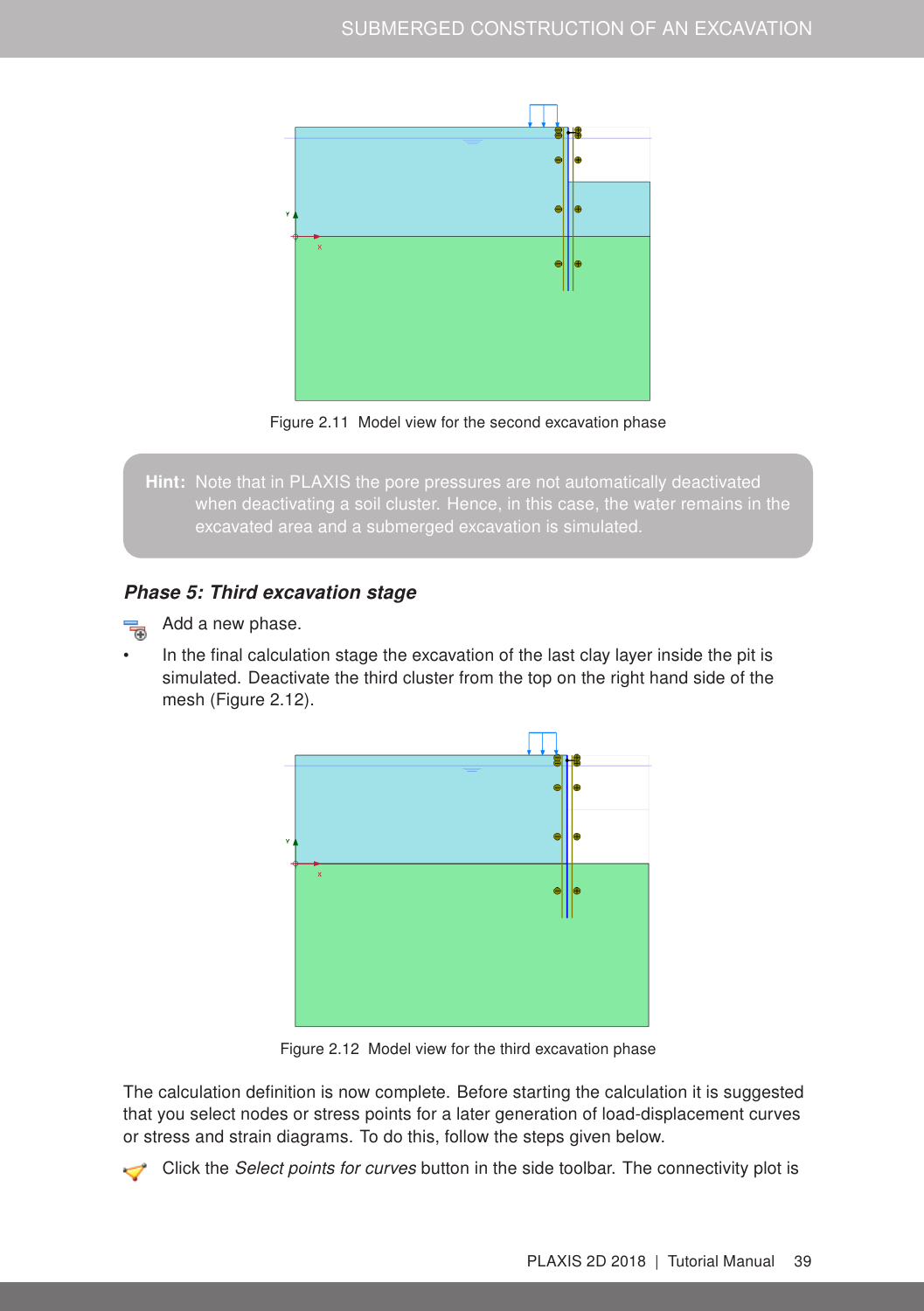displayed in the Output program and the Select points window is activated.

- Select some nodes on the wall at points where large deflections can be expected (e.g. 50.0 10.0). The nodes located near that specific location are listed. Select the convenient one by checking the box in front of it in the list. Close the Select points window.
- Click on the Update tab to close the Output program and go back to the Input program.
- Calculate the project.  $\int dV$

During a Staged construction calculation phase, a multiplier called Σ*Mstage* is increased from 0.0 to 1.0. This parameter is displayed on the calculation info window. As soon as Σ*Mstage* has reached the value 1.0, the construction stage is completed and the calculation phase is finished. If a Staged construction calculation finishes while Σ*Mstage* is smaller than 1.0, the program will give a warning message. The most likely reason for not finishing a construction stage is that a failure mechanism has occurred, but there can be other causes as well. See the [Reference Manual](#page-0-1) for more information about Staged construction.

## 2.4 RESULTS

In addition to the displacements and the stresses in the soil, the Output program can be used to view the forces in structural objects. To examine the results of this project, follow these steps:

- Click the final calculation phase in the Calculations window.
- Click the View calculation results button on the toolbar. As a result, the Output program is started, showing the deformed mesh (scaled up) at the end of the selected calculation phase, with an indication of the maximum displacement (Figure [2.13\)](#page-11-0).



<span id="page-11-0"></span>Figure 2.13 Deformed mesh after the third excavation stage

Select  $|\Delta u|$  from the side menu displayed as the mouse pointer is located on the Incremental displacements option of the Deformations menu. The plot shows colour shadings of the displacement increments, which indicates the forming of a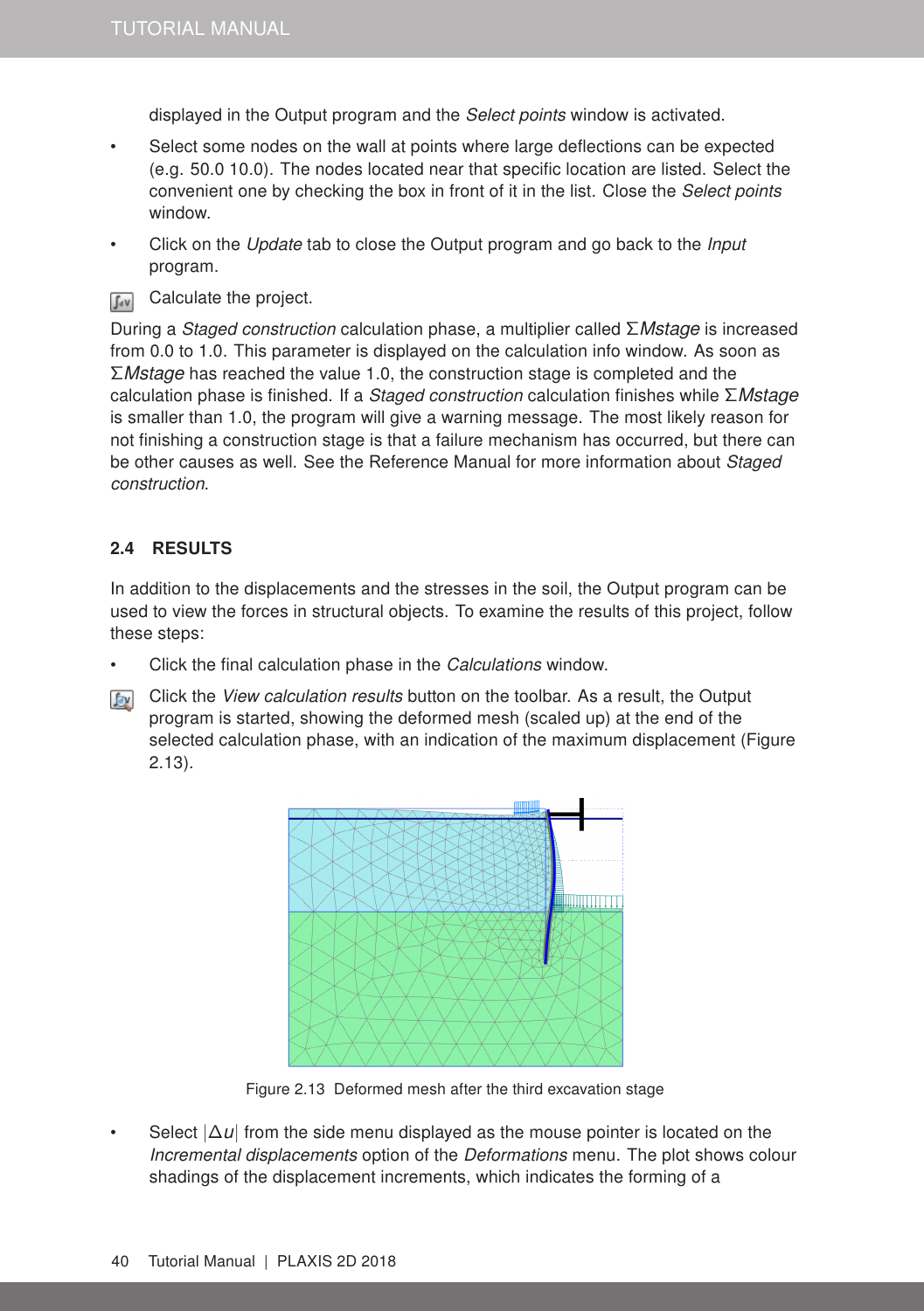Hint: In the Output program, the display of the loads, fixities and prescribed displacements applied in the model can be toggled on/off by clicking the

'mechanism' of soil movement behind the wall.

Click the Arrows button in the toolbar. The plot shows the displacement increments of all nodes as arrows. The length of the arrows indicates the relative magnitude.

In the *Stresses* menu point to the *Principal effective stresses* and select the Effective principal stresses option from the appearing menu. The plot shows the effective principal stresses at the three middle stress points of each soil element with an indication of their direction and their relative magnitude. Note that the Center principal stresses button is selected in the toolbar. The orientation of the principal stresses indicates a large passive zone under the bottom of the excavation and a small passive zone behind the strut (Figure [2.14\)](#page-12-0).



<span id="page-12-0"></span>Figure 2.14 Principal stresses after excavation

To plot the shear forces and bending moments in the wall follow the steps given below.

- Double-click the wall. A new window is opened showing the axial force.
- Select the bending moment M from the Forces menu. The bending moment in the wall is displayed with an indication of the maximum moment (Figure [2.15\)](#page-13-0).
- Select Shear forces Q from the Forces menu. The plot now shows the shear forces in the wall.

Hint: The Window menu may be used to switch between the window with the forces in the wall and the stresses in the full geometry. This menu may also Windows environment.

Select the first window (showing the effective stresses in the full geometry) from the Window menu. Double-click the strut. The strut force (in kN) is shown in the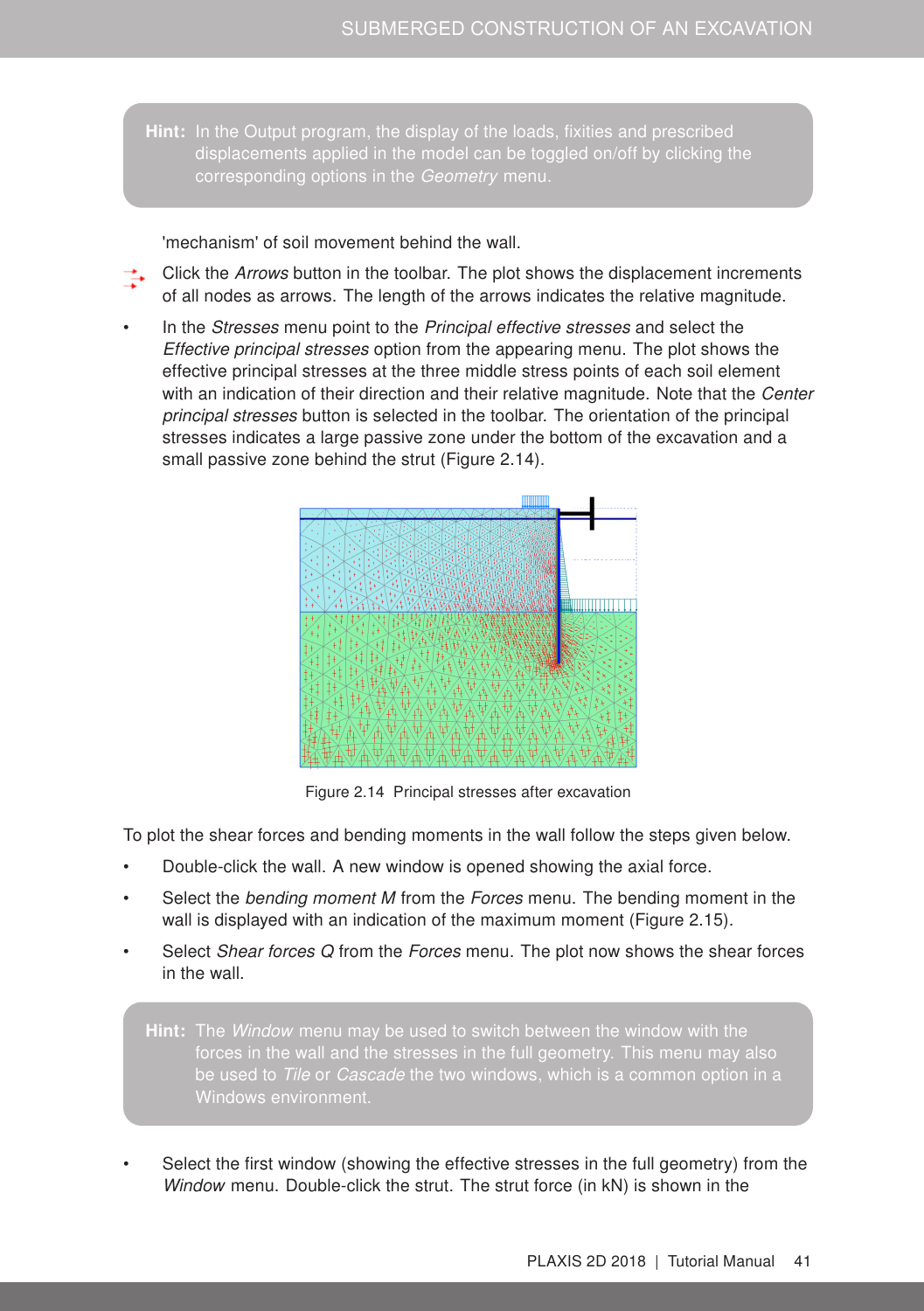

Figure 2.15 Bending moments in the wall

<span id="page-13-0"></span>displayed table.

- Click the Curves manager button on the toolbar. As a result, the Curves manager window will pop up.
- Click New to create a new chart. The Curve generation window pops up.
- For the x-axis select the point A from the drop-down menu. In the tree select Deformations - Total displacements - |u|.
- For the y-axis keep the Project option in the drop-down menu. In the tree select Multiplier - Σ*Mstage*.
- Click OK to accept the input and generate the load-displacement curve. As a result the curve of Figure [2.16](#page-13-1) is plotted.



<span id="page-13-1"></span>Figure 2.16 Load-displacement curve of deflection of wall